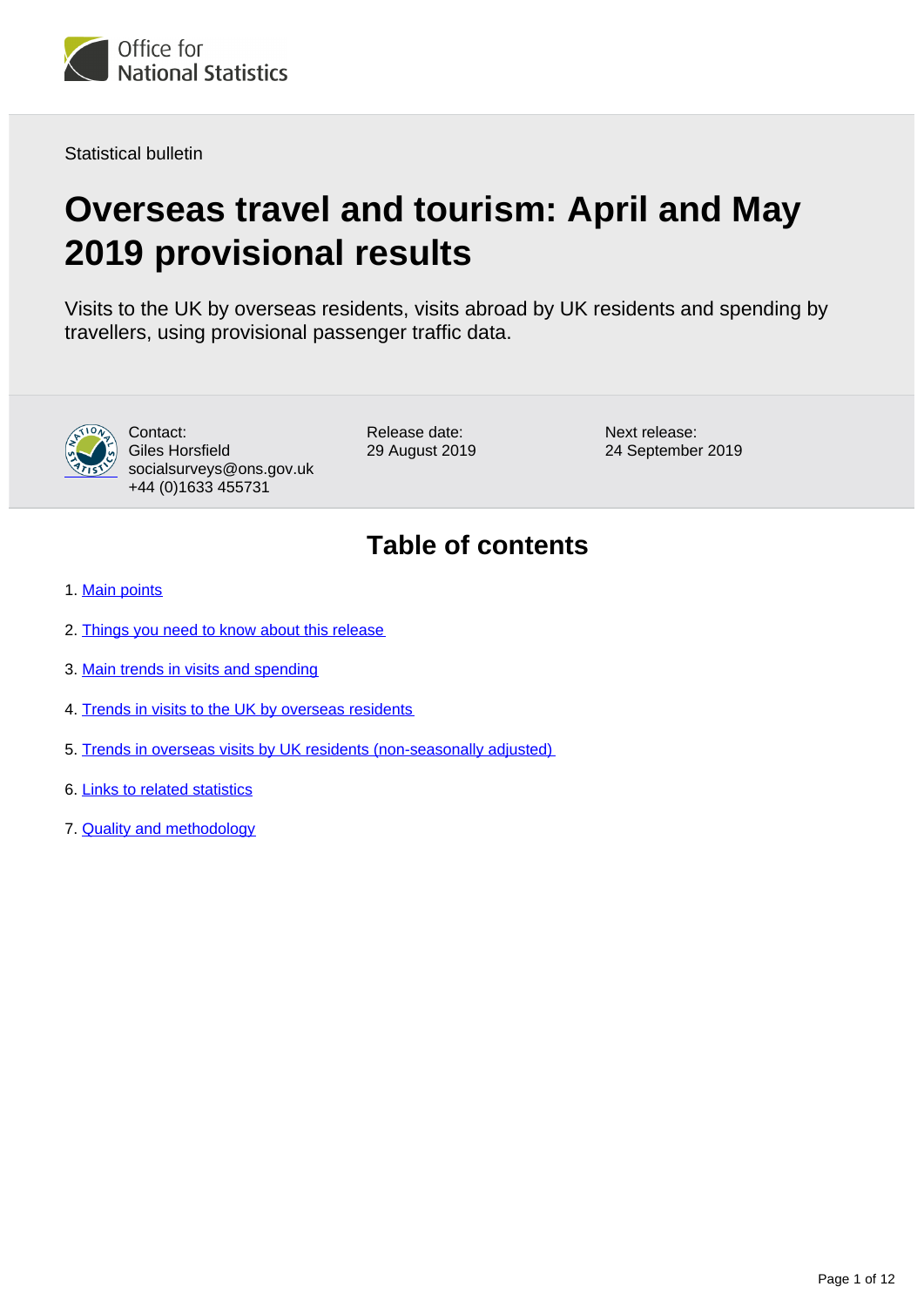## <span id="page-1-0"></span>**1 . Main points**

- There were 3.1 million visits to the UK by overseas residents in April 2019 (8% fewer than in April 2018) and 3.3 million visits in May 2019 (6% fewer than in May 2018).
- Overseas residents spent £1.6 billion on visits to the UK in April 2019 (14% less than in April 2018) and £2.1 billion on visits in May 2019 (1% less than in May 2018).
- UK residents made 6.1 million visits overseas in April 2019 (4% fewer than in April 2018) and 6.2 million visits in May 2019 (the same as in May 2018).
- UK residents spent £3.7 billion on visits overseas in April 2019 (11% more than in April 2018) and £3.7 billion on visits overseas in May 2019 (3% less than May 2018).

## <span id="page-1-1"></span>**2 . Things you need to know about this release**

This bulletin presents estimates of overseas visits to and from the UK. An overseas visitor to the UK means a person who, being permanently resident in a country outside the UK, visits the UK for a period of less than 12 months. UK citizens resident overseas for 12 months or more coming home on leave are included in this category. Visits abroad are visits for a period of less than 12 months by people permanently resident in the UK (who may be of foreign nationality).

Overseas travel and tourism quarterly estimates are revised during the processing of the annual dataset. The most up-to-date and accurate estimates for the previous year's published quarters can be found in the latest [edition of Travel trends.](https://www.ons.gov.uk/peoplepopulationandcommunity/leisureandtourism/articles/traveltrends/2018)

The International Passenger Survey (IPS) has recently transferred outputs from data collected on paper forms to an improved method using tablet computers. Tablet data collection was phased in gradually from September 2017 to April 2018. More **background information about the rollout** is available.

The tablets allow us to improve the quality of the IPS data collected. Discontinuities (that is, step changes in the time series) arising from the introduction of tablet data collection in the IPS are therefore possible. We have worked with academic experts and the Office for National Statistics (ONS) Methodology team to produce a method for detecting any such discontinuities.

We have continued to monitor the results as more data have become available. Further analysis using a longer series of data is required to determine whether there are any discontinuities. Some caution is therefore advised in the interpretation of data in this release.

Further methodological changes are planned to the estimates on international visitors in the IPS. These are weighting adjustments to address concerns about the imbalance (that is, large differences in numbers) in the IPS between the estimates of numbers of visitors arriving and departing for some nationalities. The new method has been developed in consultation with users and methodological experts, and it is currently being finalised. The new method will be implemented as soon as possible, and the implementation date will be published in advance. A revised back series will also be published at this time.

The changes in data collection methods and planned methodological changes were described in the Travel [trends 2017: recent data collection changes and planned methodological changes](https://www.ons.gov.uk/peoplepopulationandcommunity/leisureandtourism/articles/traveltrends2017recentdatacollectionchangesandplannedmethodologicalchanges/2018-07-20) article, in July 2018.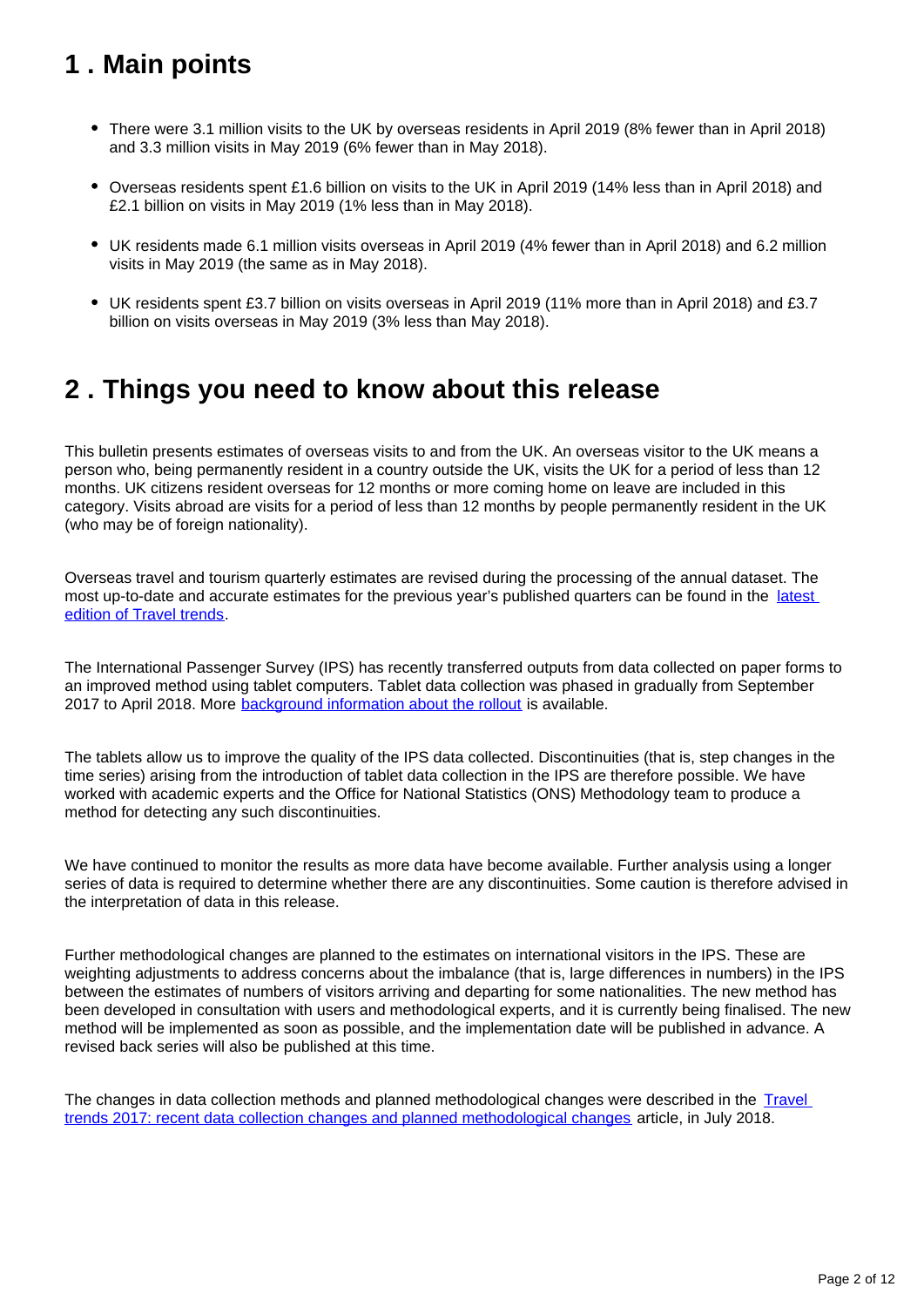Please note that while the imbalance work is unlikely to affect long-term migrants in the IPS, we have committed to exploring whether the survey processes that cause the imbalance in international visitor estimates also impact on long-term migration further, as part of the [ONS migration statistics' workplan](https://www.ons.gov.uk/peoplepopulationandcommunity/populationandmigration/internationalmigration/articles/understandingdifferentmigrationdatasourcesaworkplan/february2019#workplan) to understand different migration data sources.

Estimates contained in this bulletin are produced from responses provided by international passengers arriving in and departing from the UK, sampled on our IPS, as outlined in the [International passenger survey Quality and](https://www.ons.gov.uk/peoplepopulationandcommunity/leisureandtourism/methodologies/internationalpassengersurveyqmi)  [Methodology Information \(QMI\)](https://www.ons.gov.uk/peoplepopulationandcommunity/leisureandtourism/methodologies/internationalpassengersurveyqmi) report.

Responses to the survey are scaled up to represent all passengers, using information on total international passenger traffic for the reporting period.

Estimates are based on interviews conducted when passengers end their visit. Any visits commencing in the reported month but not completed until later are not included in estimates for the reported month. The reported expenditure for visits includes any spending associated with the visit (excluding fares) that occur before, during or after the trip.

Parts of the bulletin refer to countries visited abroad. It should be noted that if a UK resident visited more than one country on a trip abroad, the country recorded as visited in this bulletin is the country that was visited for the longest period.

Estimates are subject to sampling error, and confidence intervals are provided to help you interpret the estimates (see Accuracy of IPS estimates in Section 7 for more information). Further guidance is available about the quality [of overseas travel and tourism estimates in the IPS QMI](http://www.ons.gov.uk/peoplepopulationandcommunity/leisureandtourism/qmis/internationalpassengersurveyipsqmi) report.

## <span id="page-2-0"></span>**3 . Main trends in visits and spending**

UK residents consistently make more visits abroad than foreign residents make to the UK. The total amount spent by UK residents during visits abroad is also higher than the total spent by foreign residents visiting the UK. The numbers of visits and the amounts spent vary through the year, with more in the summer. This is the case both for UK residents and overseas residents. However, UK residents show a much sharper peak both in visits and expenditure during the month of August, which is traditionally the only complete month of the UK school summer holidays.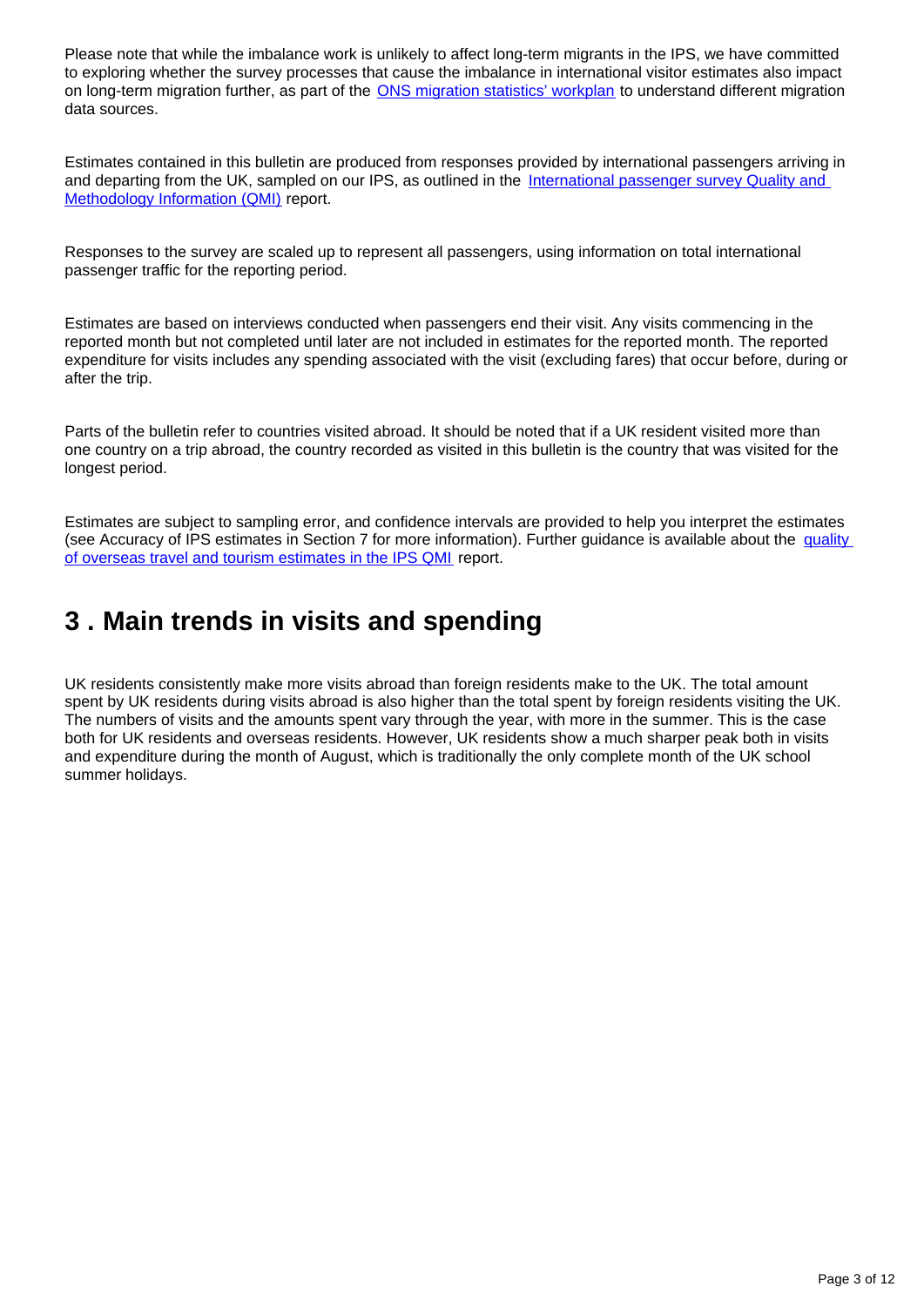### **Overseas residents' visits to the UK and UK residents' visits abroad by month from May 2016 to May 2019**

Figure 1: Overseas residents' visits to the UK and UK residents' visits abroad are greatest in the summer

Overseas residents' visits to the UK and UK residents' visits abroad by month from May 2016 to May 2019



**Source: Office for National Statistics – International Passenger Survey**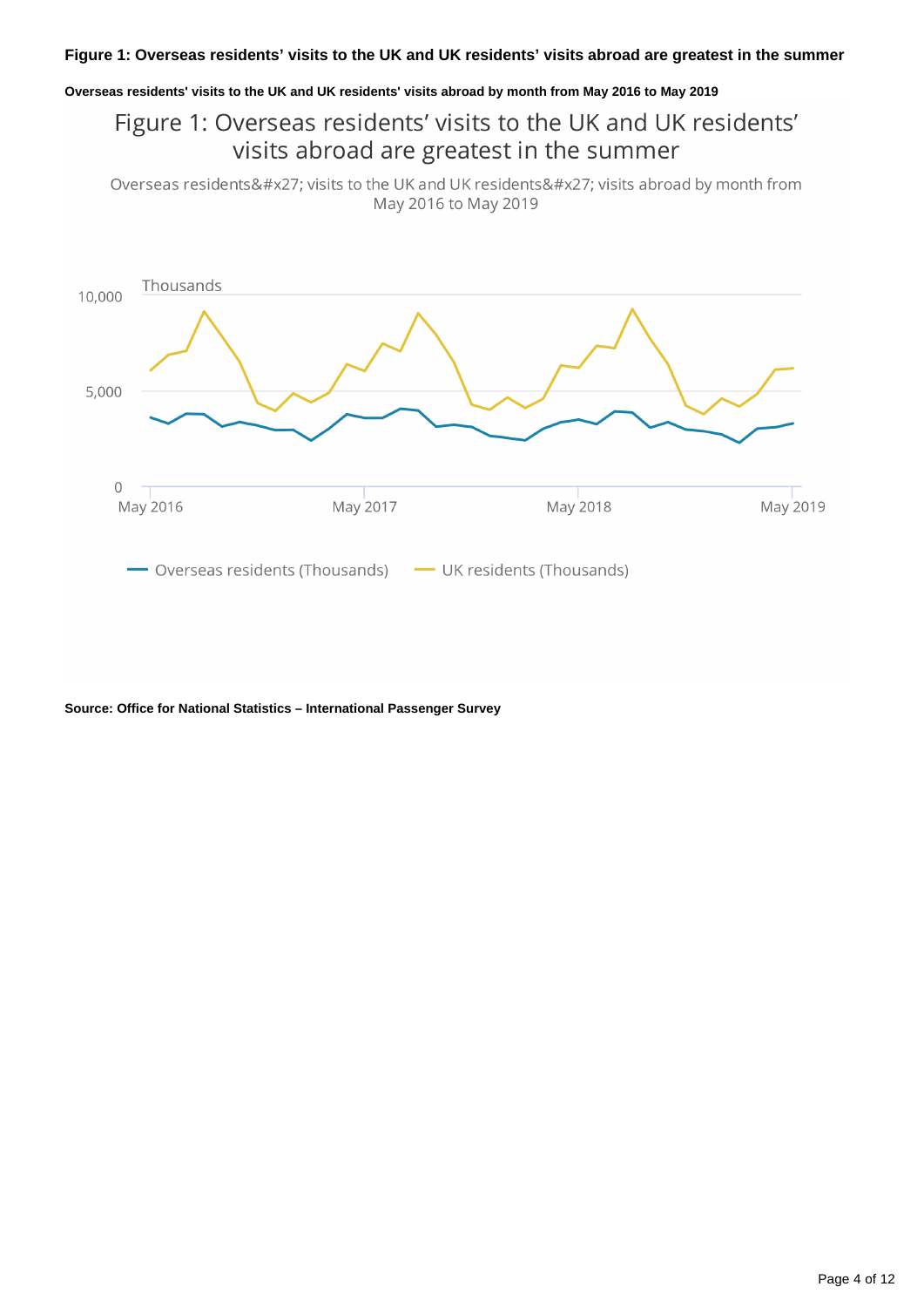### **Figure 2: Patterns in spending over the year closely track patterns in visits to the UK and visits overseas by UK residents**

**Spending by overseas residents in the UK and spending by UK residents overseas by month from May 2016 to May 2019**

## Figure 2: Patterns in spending over the year closely track patterns in visits to the UK and visits overseas by UK residents

Spending by overseas residents in the UK and spending by UK residents overseas by month from May 2016 to May 2019



**Source: Office for National Statistics – International Passenger Survey**

## <span id="page-4-0"></span>**4 . Trends in visits to the UK by overseas residents**

The figures used in the commentary in this section are sourced from the following monthly overseas travel and tourism datasets:

- Table 1 Overseas residents' visits to the UK by month
- Table 2 Purpose of overseas residents' visits to the UK by month
- Table 5 Earnings in the UK and expenditure abroad by month

Overseas residents made an estimated 3.1 million visits to the UK in April 2019, which was 8% fewer than in April 2018. Overseas residents spent £1.6 billion on visits to the UK in April 2019, which was 14% less than in April 2018.

Overseas residents made an estimated 3.3 million visits to the UK in May 2019, which was 6% fewer than in May 2018. Overseas residents spent £2.1 billion on visits to the UK in May 2019, which was 1% less than in May 2018.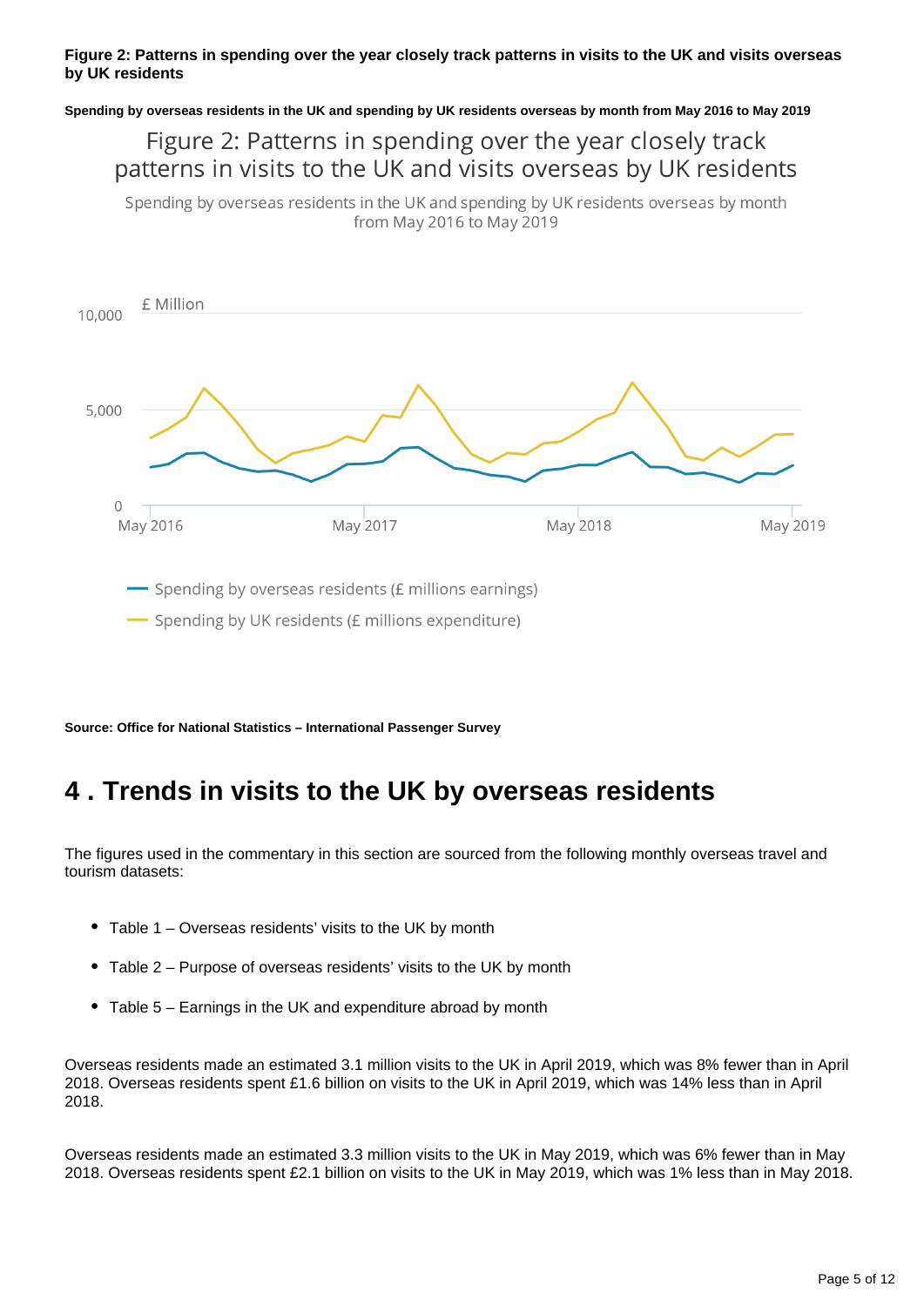During the period March to May 2019, there were 9.4 million visits to the UK, which was 5% fewer than the corresponding period a year earlier. Overseas residents spent £5.3 billion in the UK over this period, which was 7% less than the previous year.

Different trends were observed for different areas of the world for this three-month period: there was an increase of 10% in visits from North American residents to 1.2 million, while visits by European residents decreased by 6% to 6.9 million and visits from residents of "other countries" (countries outside Europe and North America) decreased by 7% to 1.2 million.

Considering the reasons for visiting the UK, holiday visits decreased by 6% to 3.8 million for this period, business visits decreased by 5% to 2.2 million, and visits to friends and relatives decreased by 3% to 2.8 million.

Table 1: Main visit and spending estimates for overseas residents' visits to the UK in May 2019

#### **Overseas residents' visits to UK**

#### **Visits (Thousands) year earlier % change from Earnings % change from (£ million) year earlier**

Non seasonally adjusted

| May 2019                | 3,280  | -6   | 2,060  | -1    |
|-------------------------|--------|------|--------|-------|
| March to May 2019 9,360 |        | -5   | 5,310  | $-7$  |
| Year to date 2019       | 14.310 | $-3$ | 7,920  | -6    |
| Latest 12 months        | 37.520 | -2   | 22,400 | -8    |
| Seasonally adjusted     |        |      |        |       |
| December 2018           | 3,280  | $+7$ | 1,850  | +9    |
| January 2019            | 3,160  | $+7$ | 1,950  | $-1$  |
| February 2019           | 3,080  | -5   | 1,900  | -5    |
| March 2019              | 3,290  | -1   | 2,040  | $-10$ |
| April 2019              | 2,960  | -9   | 1,720  | -14   |
| May 2019                | 2,910  | -6   | 1,950  | -1    |

Source: Office for National Statistics – International Passenger Survey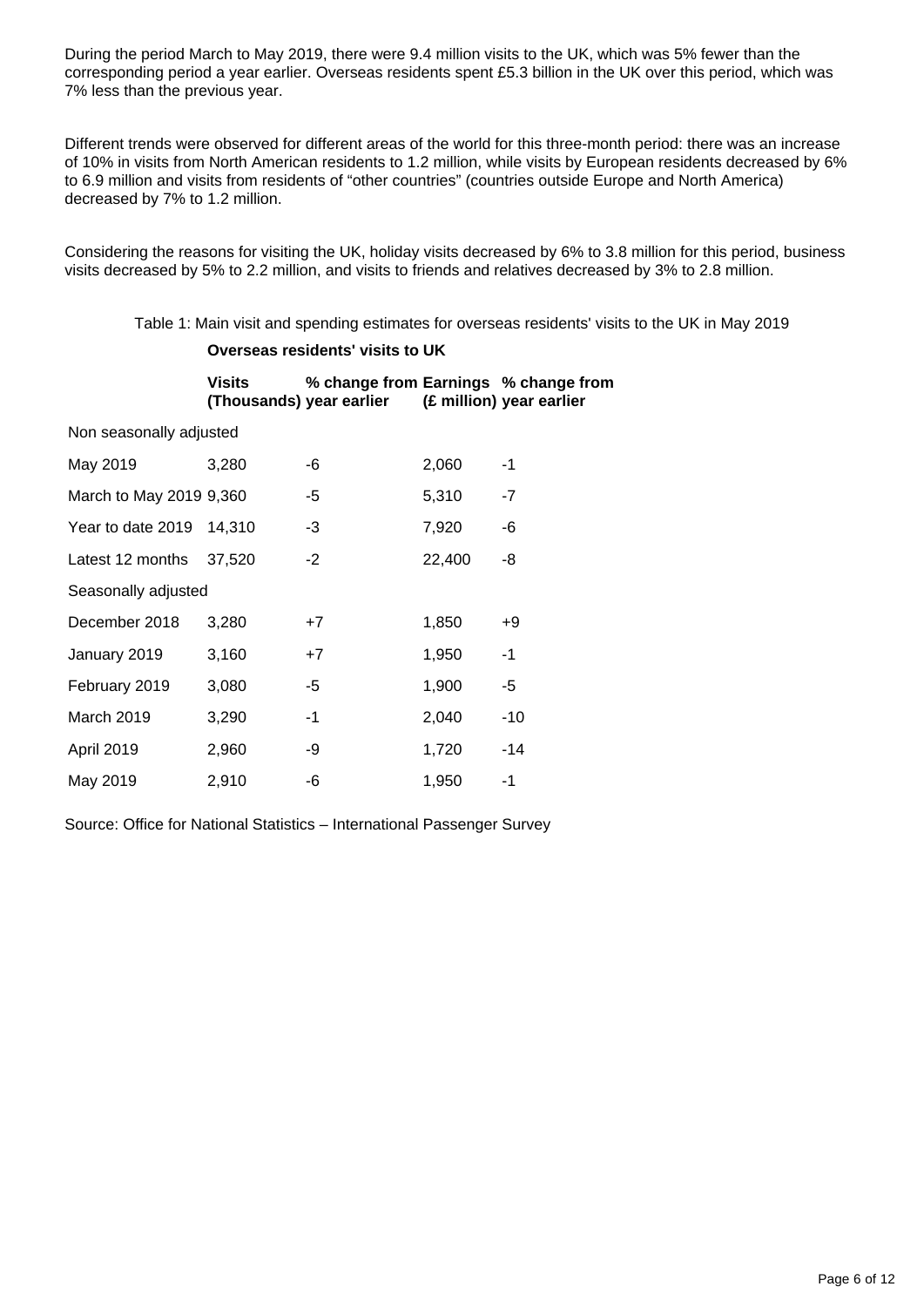### **Figure 3: Visits to the UK by overseas residents decreased by 5% in the three months to May 2019 compared with the same period a year earlier**

#### **Overseas residents' visits to the UK by month from May 2016 to May 2019**

## Figure 3: Visits to the UK by overseas residents decreased by 5% in the three months to May 2019 compared with the same period a year earlier

Overseas residents' visits to the UK by month from May 2016 to May 2019



**Source: Office for National Statistics – International Passenger Survey**

## <span id="page-6-0"></span>**5 . Trends in overseas visits by UK residents (non-seasonally adjusted)**

The figures used in the commentary in this section are sourced from the following monthly overseas travel and tourism datasets:

- Table 3 UK residents' visits abroad by month
- Table 4 Purpose of UK residents' visits abroad by month
- Table 5 Earnings in the UK and expenditure abroad by month

There were an estimated 6.1 million visits overseas by UK residents in April 2019, which was 4% fewer than in April 2018. UK residents spent £3.7 billion on visits overseas in April 2019, which was 11% more than in April 2018.

There were an estimated 6.2 million visits overseas by UK residents in May 2019, which was the same as in May 2018. UK residents spent £3.7 billion on visits overseas in May 2019, which was 3% less than in May 2018.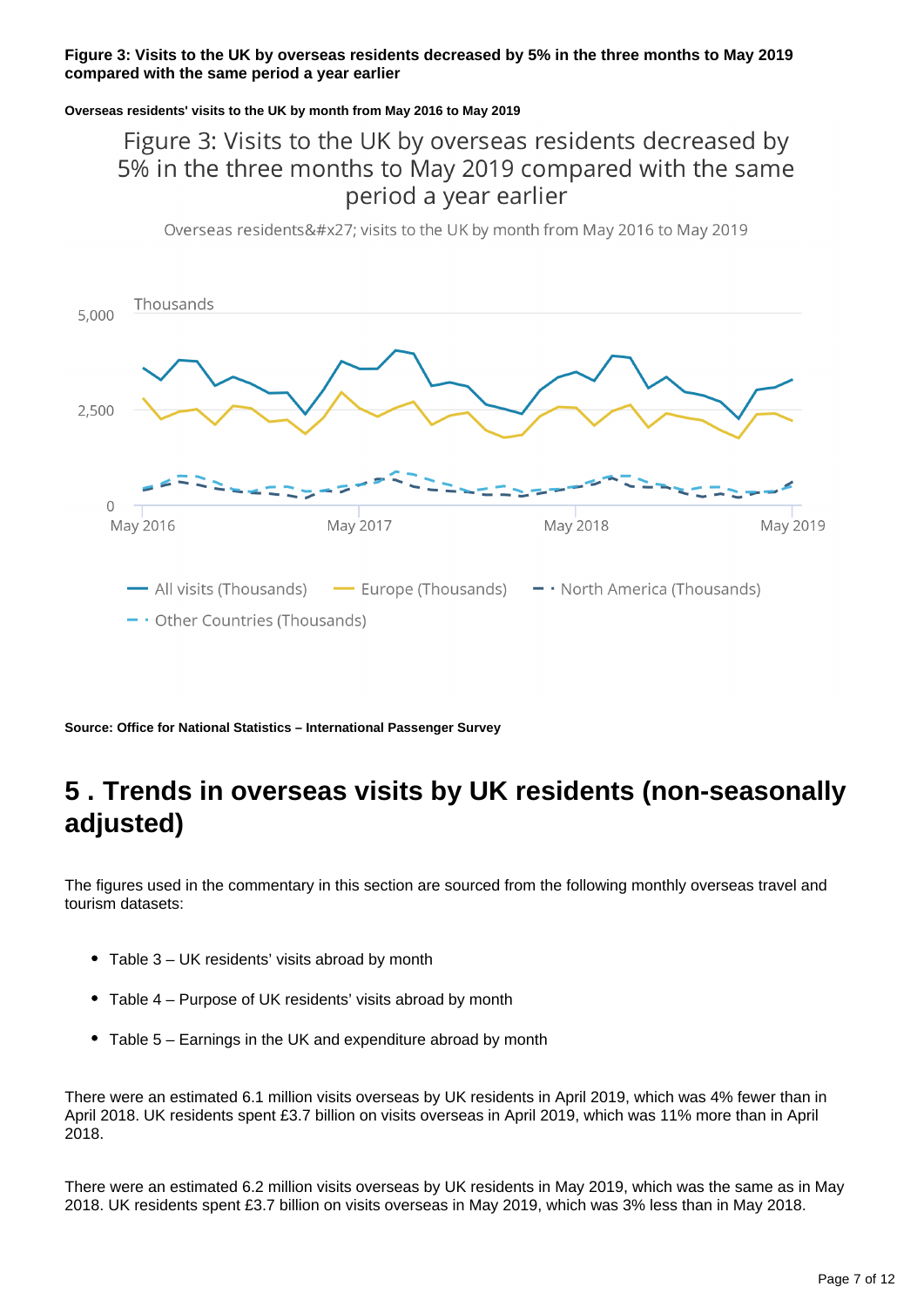During the period March to May 2019, there were 17.1 million visits abroad by UK residents, which was the same as the corresponding period a year earlier. UK residents spent £10.4 billion on these visits, which represents an increase of 1% when compared with the previous year.

There were 2.7 million visits to "other countries" (countries outside North America and Europe) over this threemonth period, a decrease of 4% when compared with the same period a year earlier. There were 0.8 million visits to North America, which was a decrease of 21%. However, there was an increase in visits to European countries of 2% to 13.6 million.

Considering the reasons for visits, holiday visits increased by 2% (to 11.2 million) from the same period in the previous year, business visits decreased by 11% (to 1.5 million), while visits to friends and relatives remained the same (at 4.1 million).

Table 2: Main visit and spending estimates for UK residents' visits abroad in May 2019

### **UK residents' visits abroad**

|                          | <b>Visits</b> | (Thousands) year earlier | (£ million) | % change from Expenditure % change from<br>year earlier |
|--------------------------|---------------|--------------------------|-------------|---------------------------------------------------------|
| Non seasonally adjusted  |               |                          |             |                                                         |
| May 2019                 | 6,170         | 0                        | 3,700       | -3                                                      |
| March to May 2019 17,080 |               | 0                        | 10,420      | $+1$                                                    |
| Year to date 2019 25,830 |               | 0                        | 15,910      | $+1$                                                    |
| Latest 12 months         | 71,760        | 0                        | 45,660      | $+2$                                                    |
| Seasonally adjusted      |               |                          |             |                                                         |
| December 2018            | 5,810         | -4                       | 3,890       | $+5$                                                    |
| January 2019             | 5,970         | -1                       | 4,040       | $+10$                                                   |
| February 2019            | 5,850         | $+1$                     | 3,600       | -4                                                      |
| March 2019               | 5,880         | $+2$                     | 3,700       | -6                                                      |
| April 2019               | 5,910         | -3                       | 3,880       | $+12$                                                   |
| May 2019                 | 6,020         | 0                        | 3,770       | -3                                                      |

Source: Office for National Statistics – International Passenger Survey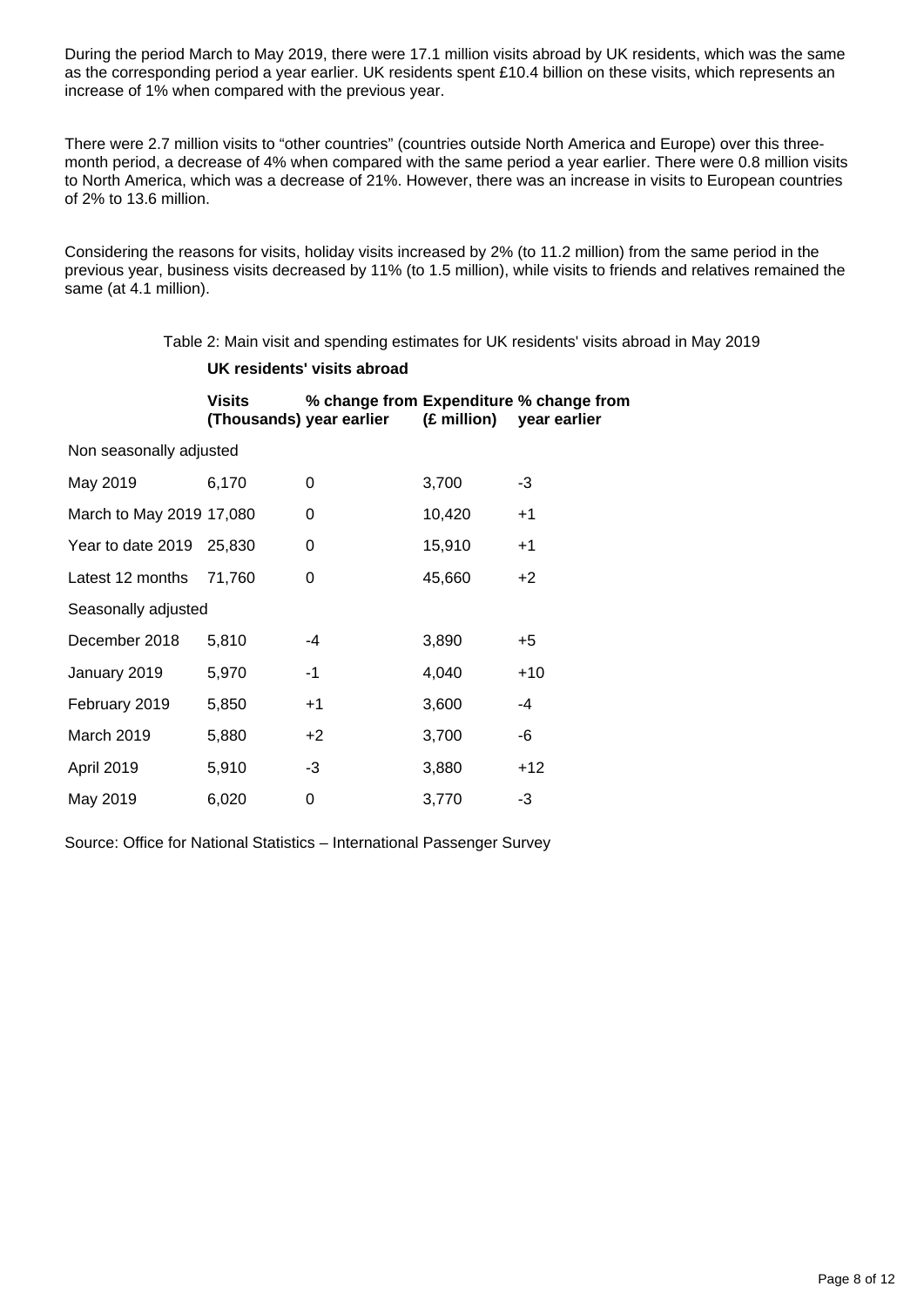### **Figure 4: Visits overseas by UK residents remained the same in the three months to May 2019 compared with the same period a year earlier**

**UK residents' visits abroad by month (non-seasonally adjusted) from May 2016 to May 2019**

## Figure 4: Visits overseas by UK residents remained the same in the three months to May 2019 compared with the same period a year earlier

UK residents' visits abroad by month (non-seasonally adjusted) from May 2016 to May 2019



**Source: Office for National Statistics – International Passenger Survey**

## <span id="page-8-0"></span>**6 . Links to related statistics**

[Travel trends:](http://www.ons.gov.uk/peoplepopulationandcommunity/leisureandtourism/articles/traveltrends/previousReleases) the latest article (Travel trends 2018) was published on 24 May 2019. This provides final overseas travel and tourism estimates and more detailed analysis of visits and spending, including analysis by demographics, towns visited in the UK and countries visited by residents of different parts of the UK.

[Travelpac](http://www.ons.gov.uk/peoplepopulationandcommunity/leisureandtourism/datasets/travelpac): a dataset that allows you to conduct your own analyses of quarterly and annual data on main variables – the datasets are provided in SPSS and Excel.

[Overseas travel and tourism quarterly](http://www.ons.gov.uk/peoplepopulationandcommunity/leisureandtourism/articles/overseastravelandtourismprovisionalresults/previousReleases): the latest article (for Quarter 1 (Jan to Mar) 2019) was published on 25 July 2019. This provides more detailed analysis of visits and spending, isolating aspects such as countries of visit, mode of travel used, nationality of visitors and regions of the UK visited.

## <span id="page-8-1"></span>**7 . Quality and methodology**

The [International Passenger Survey \(IPS\) Quality and Methodology Information \(QMI\)](https://www.ons.gov.uk/peoplepopulationandcommunity/leisureandtourism/qmis/internationalpassengersurveyipsqmi) report contains important information on: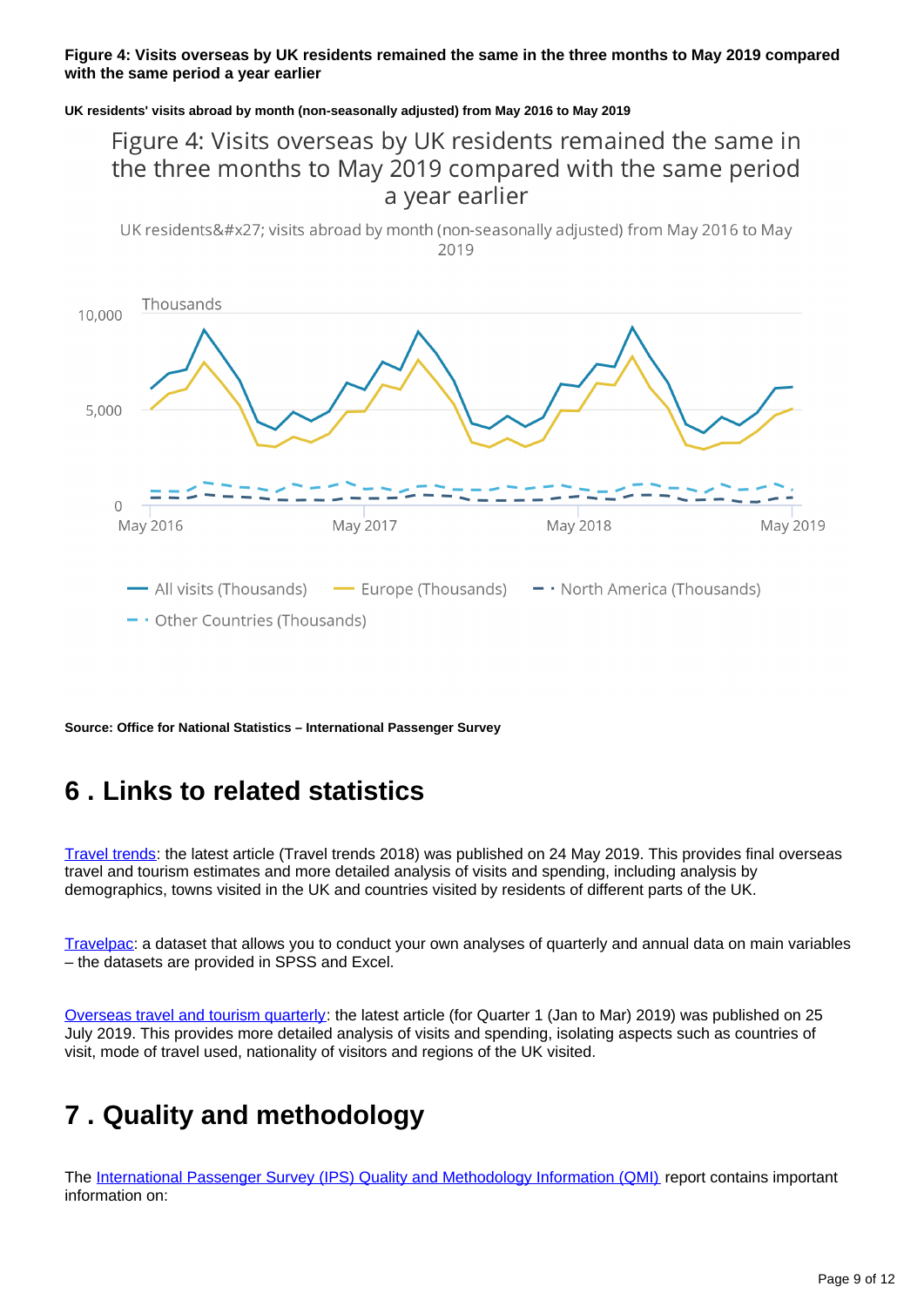- the strengths and limitations of the data and how it compares with related data
- uses and users of the data
- how the output was created
- the quality of the output including the accuracy of the data

The IPS QMI report outlines the definitions and sample methodology.

### **Accuracy of International Passenger Survey estimates**

This section describes how revisions are carried out in the standard production cycle of the survey. Additional potential revisions, to be made on a one-off basis, are described in the Things you need to know about this [release](https://www.ons.gov.uk/peoplepopulationandcommunity/leisureandtourism/bulletins/overseastravelandtourism/aprilandmay2019provisionalresults#things-you-need-to-know-about-this-release) section.

Figures for the most recent months are provisional and subject to revision in light of more accurate data on passenger figures becoming available at the end of each quarter, and additional passenger data obtained at the end of each year.

International Passenger Survey (IPS) monthly estimates are revised in line with the IPS revisions policy. The revisions policy is available in the IPS Quality and Methodology Information (QMI) report, to assist you in understanding the cycle and frequency of data revisions. You are strongly advised to read this policy before using these data for research or policy-related purposes.

Planned revisions usually arise from the receipt of revised passenger traffic data. Unplanned revisions are made to correct errors to existing data, identified later in the quarterly and annual processing cycle. Those of significant magnitude will be highlighted and explained.

Revisions to published monthly IPS estimates can be expected at the following times in the normal overseas travel and tourism publication schedule:

- monthly estimates for the current reference year will usually be revised and statistically benchmarked across the quarter, following the publication of the quarterly estimates that that month falls within
- monthly and quarterly estimates for the current reference year will be revised in the survey year's annual data release [\(Travel trends\)](https://www.ons.gov.uk/peoplepopulationandcommunity/leisureandtourism/articles/traveltrends/previousReleases)
- monthly estimates for the full calendar year will be statistically benchmarked as part of the annual data processing and the monthly estimates for the year will then be replaced in the monthly release, with the benchmarked estimate following publication of the annual report ([Travel trends](https://www.ons.gov.uk/peoplepopulationandcommunity/leisureandtourism/articles/traveltrends/previousReleases))

All other revisions will be regarded as unplanned and will be dealt with by non-standard releases. All revisions will be released in compliance with the same principles as other new information. Please refer to our guide to [statistical revisions.](https://webarchive.nationalarchives.gov.uk/20160105234503/http://www.ons.gov.uk/ons/guide-method/revisions/guide-to-statistical-revisions/index.html)

Seasonally adjusted figures are no longer shown in the main figures in the bulletin but continue to be presented in the tables.

The estimates produced from the IPS are subject to sampling errors that occur because not every traveller to and from the UK is interviewed on the survey. Sampling errors are determined both by the sample design and by the sample size.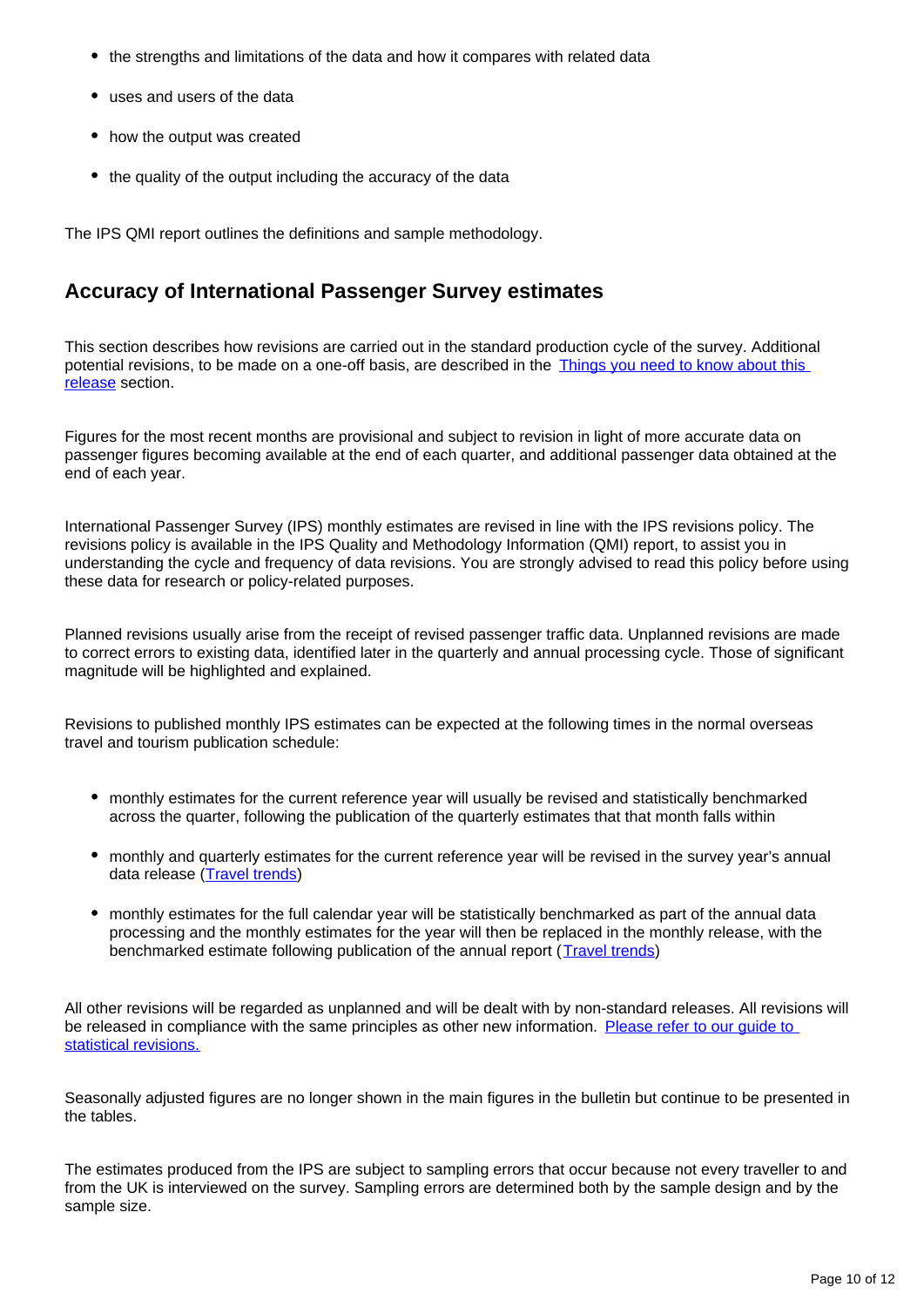Generally, the larger the sample supporting a particular estimate, the proportionately lower its sampling error. The survey sample size is approximately 20,000 per month. However, as the intensity of the sampling varies at each port, figures of a similar magnitude will not necessarily have the same percentage sampling error.

The accuracy of the estimates is expressed in terms of confidence intervals. The confidence interval is a range within which the true value of a proportion lies with known probability. For example, the 95% confidence interval represents the range into which there are 19 chances out of 20 that the true figure would fall had all passengers been sampled. This is obtained as plus or minus 1.96 multiplied by the standard error.

Table 3: Confidence intervals relating to overseas travel and tourism estimates in April 2019

| April 2019 monthly estimates                         |       | Estimate Relative 95% Confidence<br>Interval (+/- % of the estimate) |
|------------------------------------------------------|-------|----------------------------------------------------------------------|
| Visits to UK by overseas residents (thousands) 3,070 |       | 8.5%                                                                 |
| Earnings from visits to UK (£ million)               | 1.600 | 11.8%                                                                |
| Visits abroad by UK residents (thousands)            | 6.090 | 6.5%                                                                 |
| Expenditure on visits abroad (£ million)             | 3.670 | 7.8%                                                                 |

Source: Office for National Statistics – International Passenger Survey

Table 4: Confidence intervals relating to overseas travel and tourism estimates in May 2019

| May 2019 monthly estimates                           |       | Estimate Relative 95% Confidence<br>Interval (+/- % of the estimate) |
|------------------------------------------------------|-------|----------------------------------------------------------------------|
| Visits to UK by overseas residents (thousands) 3,280 |       | $11\%$                                                               |
| Earnings from visits to UK $(E \text{ million})$     | 2.060 | 11.9%                                                                |
| Visits abroad by UK residents (thousands)            | 6.170 | $6.8\%$                                                              |
| Expenditure on visits abroad (£ million)             | 3.700 | $8.4\%$                                                              |

Source: Office for National Statistics – International Passenger Survey

Confidence intervals for [quarterly estimates](http://www.ons.gov.uk/peoplepopulationandcommunity/leisureandtourism/articles/overseastravelandtourismprovisionalresults/previousReleases) and [annual estimates](http://www.ons.gov.uk/peoplepopulationandcommunity/leisureandtourism/articles/traveltrends/previousReleases) are provided in our relevant overseas travel and tourism publications.

One indication of the reliability of the main indicators in this release can be obtained by monitoring the size of revisions. Table 5 records the size and pattern of revisions to the quarterly IPS data that have occurred over the last five years to the following main seasonally adjusted estimates:

- the number of visits by overseas residents to the UK (GMAT)
- the number of visits abroad by UK residents (GMAX)
- earnings made from overseas residents in the UK (GMAZ)
- expenditure abroad by UK residents (GMBB)